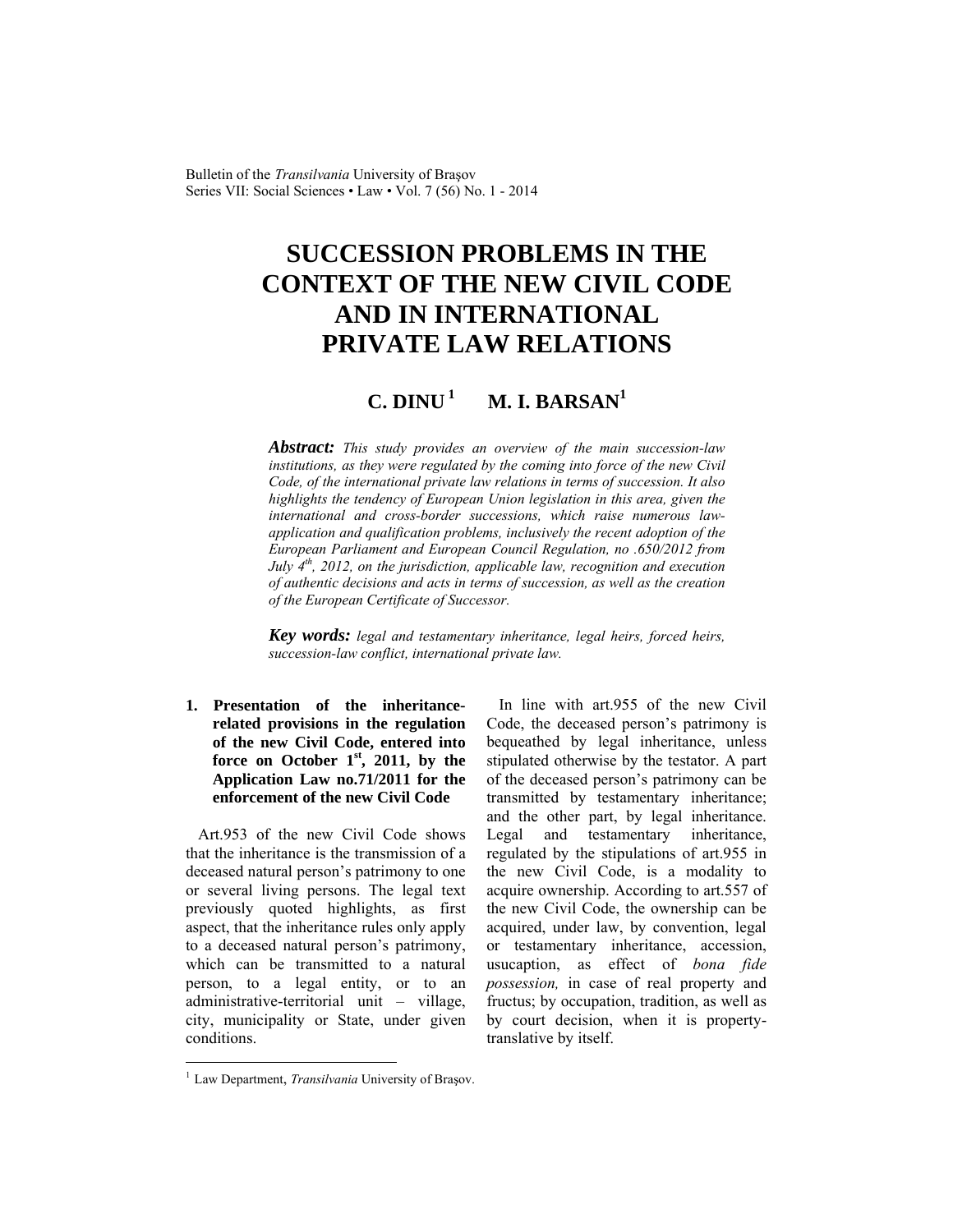Starting from the aforementioned legal texts, we will briefly present the relevant notions and, in the second part of the study, we will analyze these elements in relation to the incidence in the field of family relations, of the international private law relations and of the European stipulations as regards succession.

In terms of succession, it is important to establish the person whose succession is considered, to wit *cuius*, to determine the persons who will acquire, under law or by testament, the deceased natural person's patrimony, and to identify the estate that is subject to successional transmission.

According to art.46 of the Romanian Constitution, the right to inherit is guaranteed. Based on the constitutional principle, the new Civil Code regulated, in the fourth Charter, entitled "On Inheritance and Liberality", the stipulations related to inheritance, either legal, or testamentary. The transitory and enforcing stipulations of the fourth Charter are included in art.91-98 of the Law no.71/2011.

In successional terms, regulations applicable to inheritance are also present in other incident normative acts, such as Law no.36/1995 of Notaries Public and Notarial Activity. Likewise, by order of the Minister of Justice no.2333/C/2013 for the approval of the Regulation on the Application of the Law of Notaries Public and Notarial Activity, this law was harmonized with the new regulations of the Civil Code, being published in the Official Monitor no.479/ from August  $1<sup>st</sup>$ , 2013.

The types of inheritance are currently the legal and the testamentary inheritance. Legal inheritance is applicable where the renunciation of inheritance occurs under law, namely to the categories of legal heirs established by law, in predetermined order and to the set quotas. The inheritance is testamentary if the deceased person decided its transmission on testamentary path, by preparing a testament.

The coexistence of the legal and testamentary inheritance is possible; so that art.955 par. 2 of the new Civil Code stipulates that a part of the deceased person's patrimony can be transmitted by testamentary inheritance, and the other part, by legal inheritance.

The establishment of testamentary heirs for the overall estate does not automatically lead to its renunciation exclusively by testament, as in the hypothesis of forced heirs, the inheritance will be deferred both legally and by testament, since according to art.1086 of the new Civil Code, the successional reserve is the part of the heritage assets whereto the forced heirs are entitled, by virtue of law, even against the deceased person's will, manifested by liberality or disinheritance. The forced heirs are, according to art.1087 of the new Civil Code, the surviving spouse, the privileged offspring and ancestors; and their afferent successional reserve is half the successional share whereto, in the absence of liberality or disinheritance, they would have been entitled as legal heirs.

The Romanian Civil Law acknowledges the possibility for a person to be both legal and testamentary heir, as (s)he can be called in the inheritance both legally and by testament, if gratified by the deceased person through testament. Obviously, in the absence of forced heirs, the deceased person's will, as expressed in the testament, won't be curtailed [2], [3], [5], [14].

With reference to legal heirs, the law, by art.963 of the new Civil Code, shows that the inheritance is due, in the order and according to the rules set by Title II entitled "Legal Inheritance", to the surviving spouse and to the relatives, namely offspring, ancestors and collaterals, where applicable. The offspring and ancestors are entitled to the inheritance, regardless of their kinship to the deceased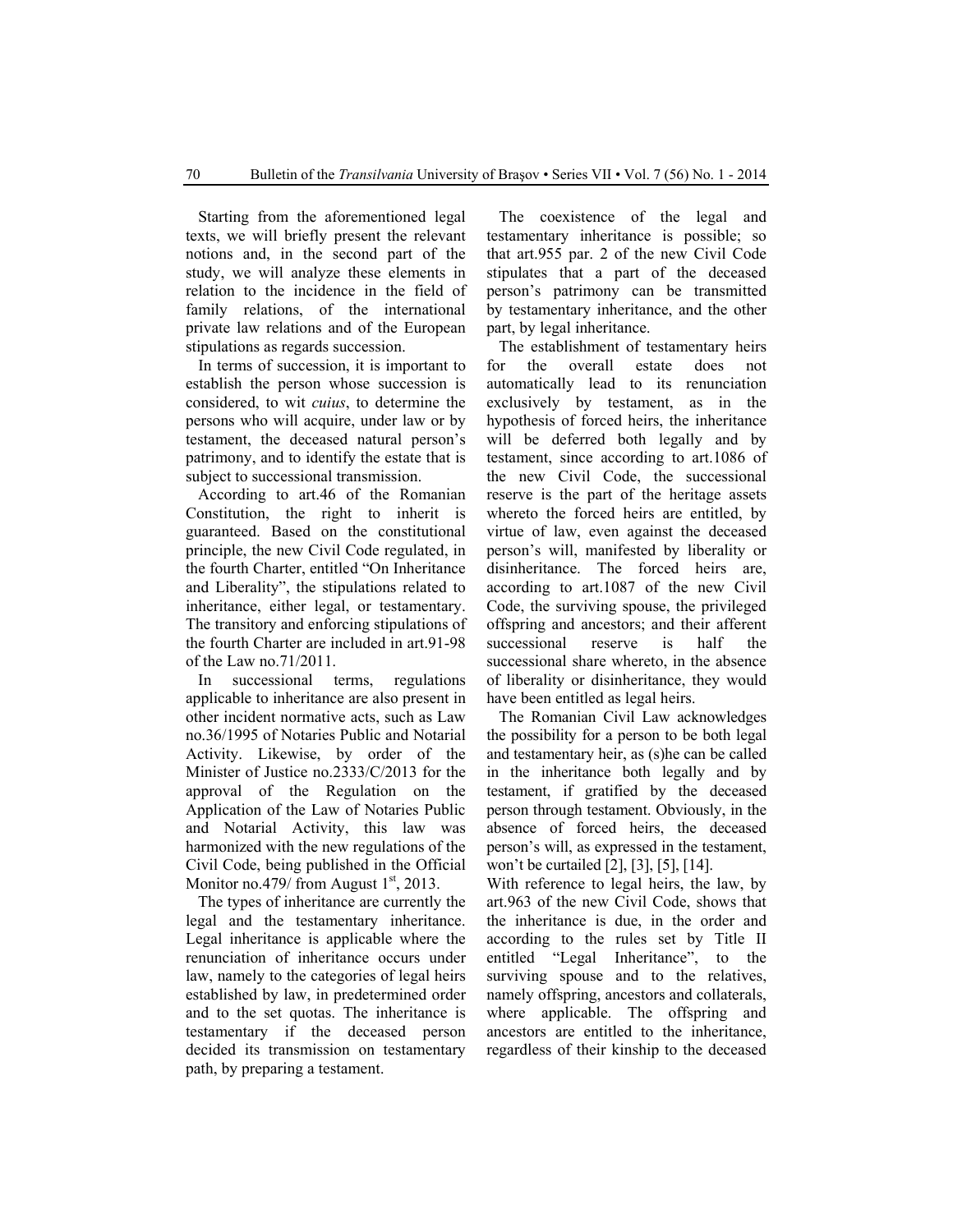person; and the collaterals, only to the fourth degree inclusively.

In the absence of legal or testamentary heirs, the deceased person's patrimony shall be transmitted to the village, city or, where applicable, to the municipality in whose jurisdiction the assets were located. on the legacy opening date. According to art.964 of the new Civil Code, the deceased person's relatives succeed to the legacy as follows: first class – offspring [11]; second class – privileged ancestors and privileged collaterals; third class – ordinary ancestors and fourth class – ordinary collaterals. Likewise, apart from the four classes of heirs, according to art.970 of the new Civil Code, the surviving spouse inherits the deceased spouse's legacy if, on the inheritance opening date, there was no final divorce judgement; and, in line with art.971 of the new Civil Code, the surviving spouse is called for inheritance, in competition with any class of legal heirs; and, either in the absence of heirs from the four aforementioned legal classes, or, if they do not want or cannot succeed to inheritance, the surviving spouse collects the entire succession [10], [14].

In the Romanian Civil Law, the heritage transmission observes the following principles: first and foremost, the inheritance transmission occurs for the cause of death, which means that the transmission follows the natural person's death, be it physically noticed death or legally declared death; secondly, the inheritance transmission is universal, since the deceased person's patrimony constitutes a juridical universality, including all rights and obligations assessable in money, in the deceased person's patrimony, on his/her death; the succession transmission is unitary, in that the inheritance transmission to legal or testamentary heirs observes the same legal provisions, regardless of the nature or origin of the assets within the patrimony; the succession transmission is indivisible, which means inheritance acceptance or relinquishment has indivisible nature, there being impossible to accept only a part thereof and give up the rest [4].

With reference to inheritance opening, art.954 par.1 of the new Civil Code stipulates that a person's heritage shall be opened on his/her decease. There is about both the physically noted decease and procedure of the legally declared death.

The inheritance opening date is the date of the decease. The juridical importance of the succession opening date resides in the following: according to this date, there are determined the persons called to inherit the deceased person's patrimony; according to this date, there is an assessment of the successional capacity of the persons called for the inheritance, as well as for their afferent rights; in relation to this date, the deceased person's estate constituency is identified; starting with the date, the successional-option delay starts to lapse; likewise, in relation to this date, the law applicable to the devolution of estate is determined, in case of law conflict, in terms of succession. As regards this last aspect, we mention that, in line with art.91 of the Law no.71/2011 for the Civil Code enforcement, the inheritances opened before the coming in force of the Civil Code are subject to the law in force on the inheritance opening date. This means that, with reference to the successions opened prior to October  $1<sup>st</sup>$ , 2011, the applicable law is the Civil Code from 1864 and for the inheritances subsequent to October  $1<sup>st</sup>$ , 2011, the provisions of the new Civil Code shall be applied. Yet it is important to note that the acts drawn up and the deeds committed subsequent to the entry into force of the new Civil Code, therefore inclusively the successions opened under the Civil Code from 1864, are governed by the law in force at the time of committing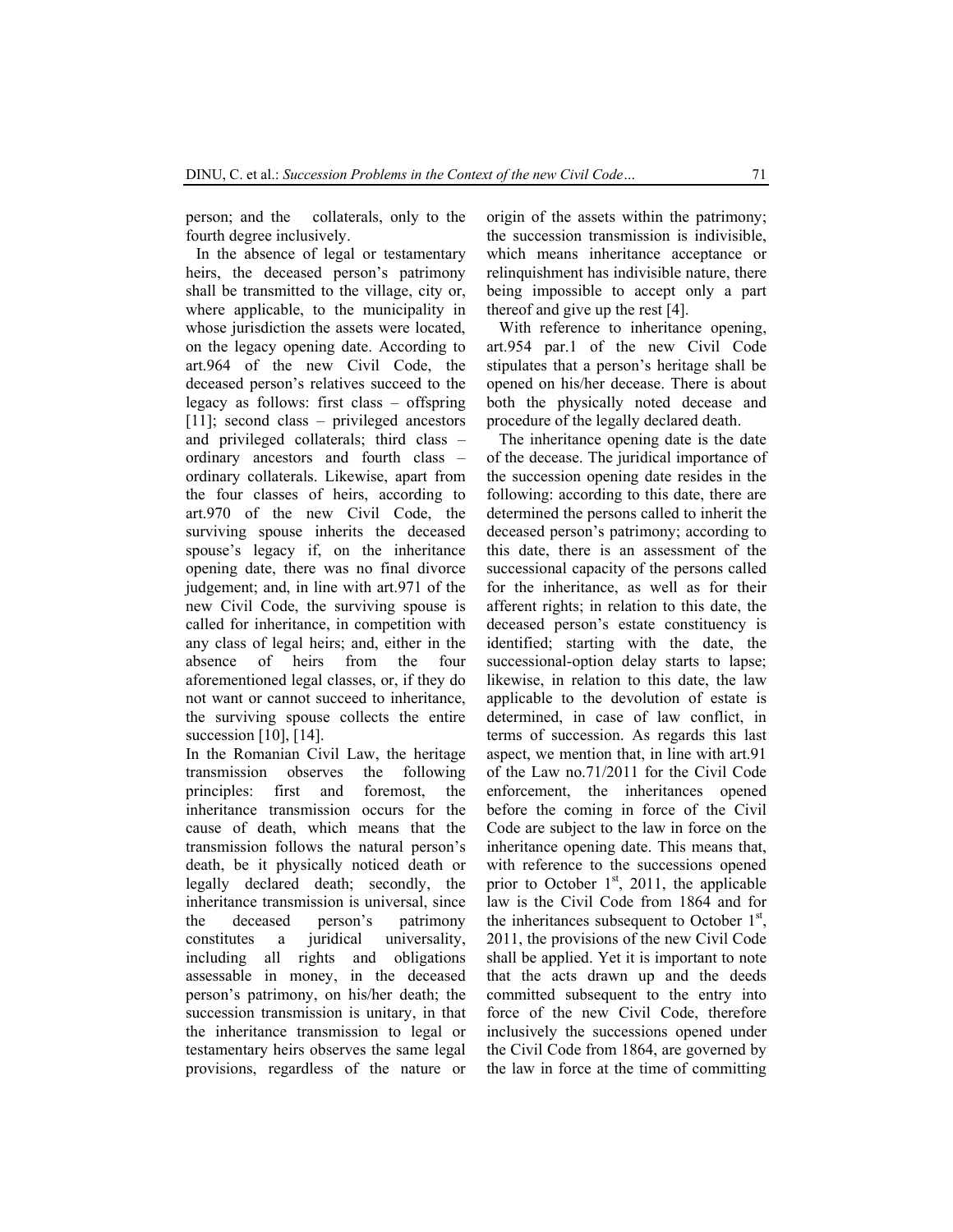them (such as inheritance renunciation or acceptance, notarial successional procedure, succession sharing out) as the provisions of the new law are applicable to all acts drawn up and all deeds committed; or where applicable, after its entry into force.

Another important element to establish within the devolution of estate is the inheritance opening place. According to art.954 par.2 of the new Civil Code, the heritage shall be opened at the deceased persons' last domicile. The last domicile is proved either with the death certificate or final court ruling. If the deceased person's domicile is unknown or is not on the Romanian territory, the inheritance shall be opened on our country's territory, within the jurisdiction of the firstly notified notary public, provided that, in this circumscription, at least one real property of the testator should be located. Where the successional patrimony does not include real properties, the inheritance opening place is in the circumscription of the firstly notified notary public, provided that, in this circumscription, there should be real properties of the testator. When the successional patrimony does not include assets situated in Romania, the succession opening place is in the circumscription of the firstly notified notary public.

According to art.87 of the new Civil Code, the natural person's domicile is where (s) he declares to reside [1], [13].

Art.88 of the new Civil Code stipulates that the natural person's residence is where (s)he has his/her secondary dwelling. Settling down or relocating is achieved in compliance with the special legal provisions. Settling down or relocating only operates when the settler down intended to set there his/her main residence. The intention is proved by the person's declaration at the competent administration bodies; and, in the absence of such declarations, by any other circumstances *de* 

*facto*. The residence shall be considered domicile when the latter is unknown; and, in the absence of the residence, the natural person is considered to reside at his/her last domicile; and, if the latter is unknown, where the person lived. The domicile and residence are proved by means of the specifications in the identity card.

The importance of ascertaining the inheritance opening place resides in that, in relation to this, the competent bodies to solve the following problems are determined:

- according to art.117 in Law no.215/2001 of the local public administration, the secretary of the administrative-territorial unit shall notify within 30 days of a person's decease, the Chamber of Notaries Public in whose territorial circumscription the deceased person had his/her last domicile, with a view to opening the successional procedure.
- in line with art.15 of Law no.36/1995, the non-contentious successional procedure is within the competence of the notary public headquartered at the inheritance opening place.
- $\blacksquare$  the competent Court to decide on successions shall be also determined in relation to the inheritance opening place. According to art.118 of the new Code of Civil Procedure in terms of succession, until coming off from severalty, they are exclusively within the competence of the Court afferent to the deceased person's last domicile:
	- 1.applications concerning the validity or execution of the bequests;
	- 2.applications regarding the succession and its afferent tasks, as well as those concerning the claims that heirs might raise against one another;
	- 3.applications of the deceased person's legatees or creditors against one of the heirs or against the executor of the will.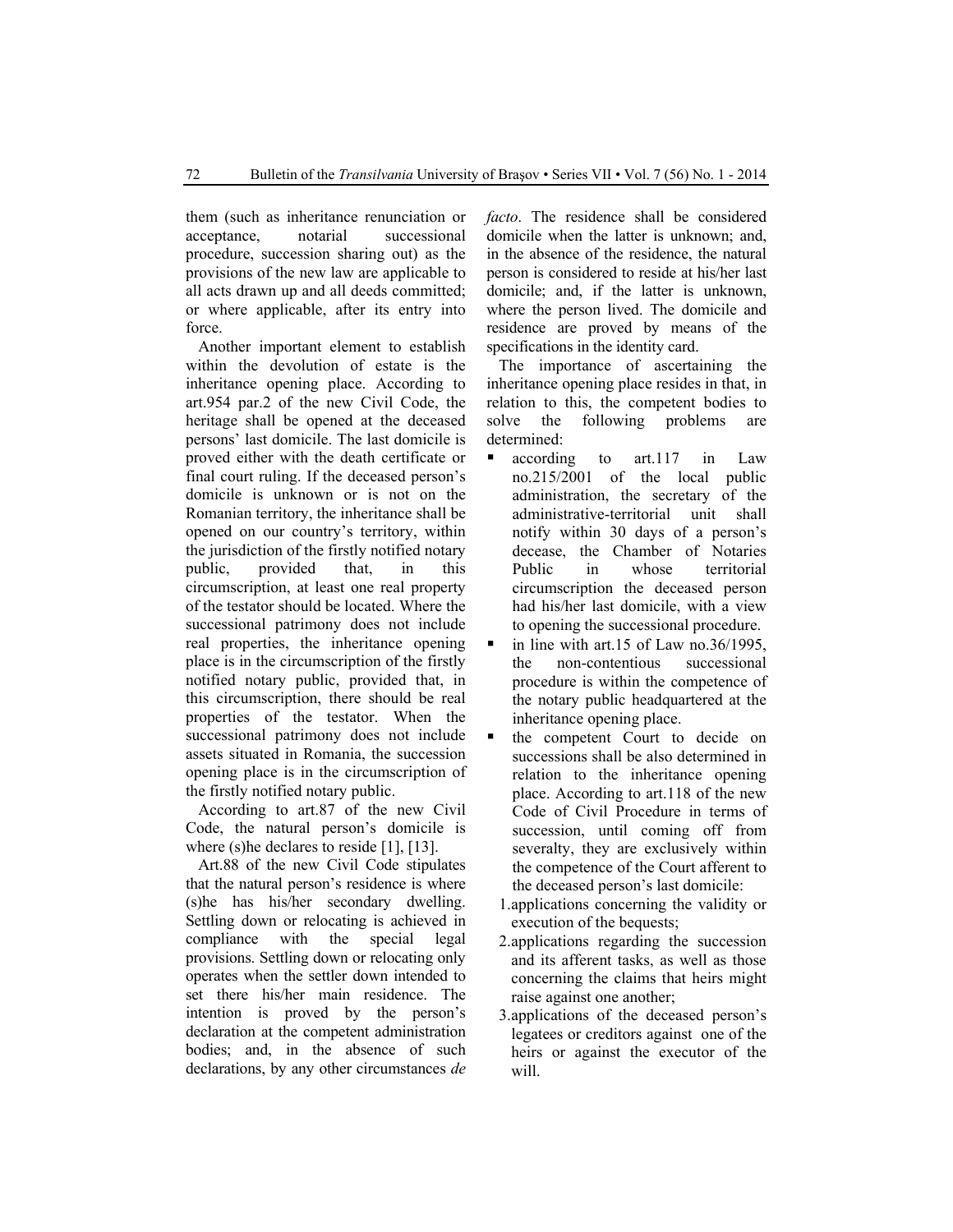The applications relating to several successively opened inheritances are within the exclusive competence of the Court afferent to the last domicile of any of the deceased persons.

Another aspect to be mentioned in the introductory part targets the exercise of the right to successional option. According to art.1100 of the new Civil Code, the one called for succession on the grounds of the law or of the deceased person's will, may accept or relinquish the inheritance. The heir who, under law or by testament. cumulates several vocations to inheritance has, for each of them, a distinct right to opt. In line with art.1103 of the new Civil Code, the right of successional option shall be exercised within a year from the inheritance opening date. The succession acceptance may be either express or tacit [12]. The acceptance is express when the successor expressly appropriates his/her title or quality of heir by an authentic document or under private signature. The acceptance is tacit when the successor draws up an act or commits a deed (s)he could only achieve as heir. Instead, the renunciation of inheritance is authentically done by any notary public. The renunciation of inheritance is not assumed [9]. The declaration of renunciation shall be written in the National Notarial Registrar, to inform third parties. The main effect of the renunciation of inheritance is that the successor who gives up is considered not to have ever been heir and that his/her part is due to the heirs (s)he had removed from inheritance or those whose share (s)he would have diminished, had (s)he accepted the succession. Nevertheless, according to art.1123 of the new Civil Code, throughout the delay of option, the successor who gives up may revoke the renunciation, unless the inheritance has already been accepted by other successors, who are entitled to their due share. The revocation of renunciation is valued as acceptance, and the inheritance assets will be taken over in their current condition and subject to the rights acquired by third parties upon those assets.

We highlighted beforehand the importance assigned by the legislator to the deceased person's last domicile; however, we will deal, as follows, with the acknowledged legal effects, in the light of international private law, as regards residence and its justification.

In the introductory part of the study, we showed the national regulation applicable in the case of devolution of estate; in the latter part, we intend to submit to attention, the successions in international private law.

## **2. Presentation of the international private law provisions included in the new Civil Code**

The seventh Charter, entitled "International private law provisions" dedicated its articles 2633-2636 to the subject of inheritance. This way, according to art.2633 of the new Civil Code, the succession is subject to the law of the State on whose territory the deceased person had his/her usual residence at death. In terms of applicable legislation, it is said that a person may choose, as applicable law to the overall succession, the legislation of the State whose citizenship (s)he has. The existence and the validity of the assent expressed by the applicable-law choice declaration are subject to the chosen legislation for governing the succession.

The applicable-law choice declaration must fulfill, in terms of form, the conditions of a mandate on the death cause. Likewise, the modification or revocation by the testator of such a designation of the applicable law must fulfill, as regards form, the conditions of modification or revocation upon a disposition for the death cause.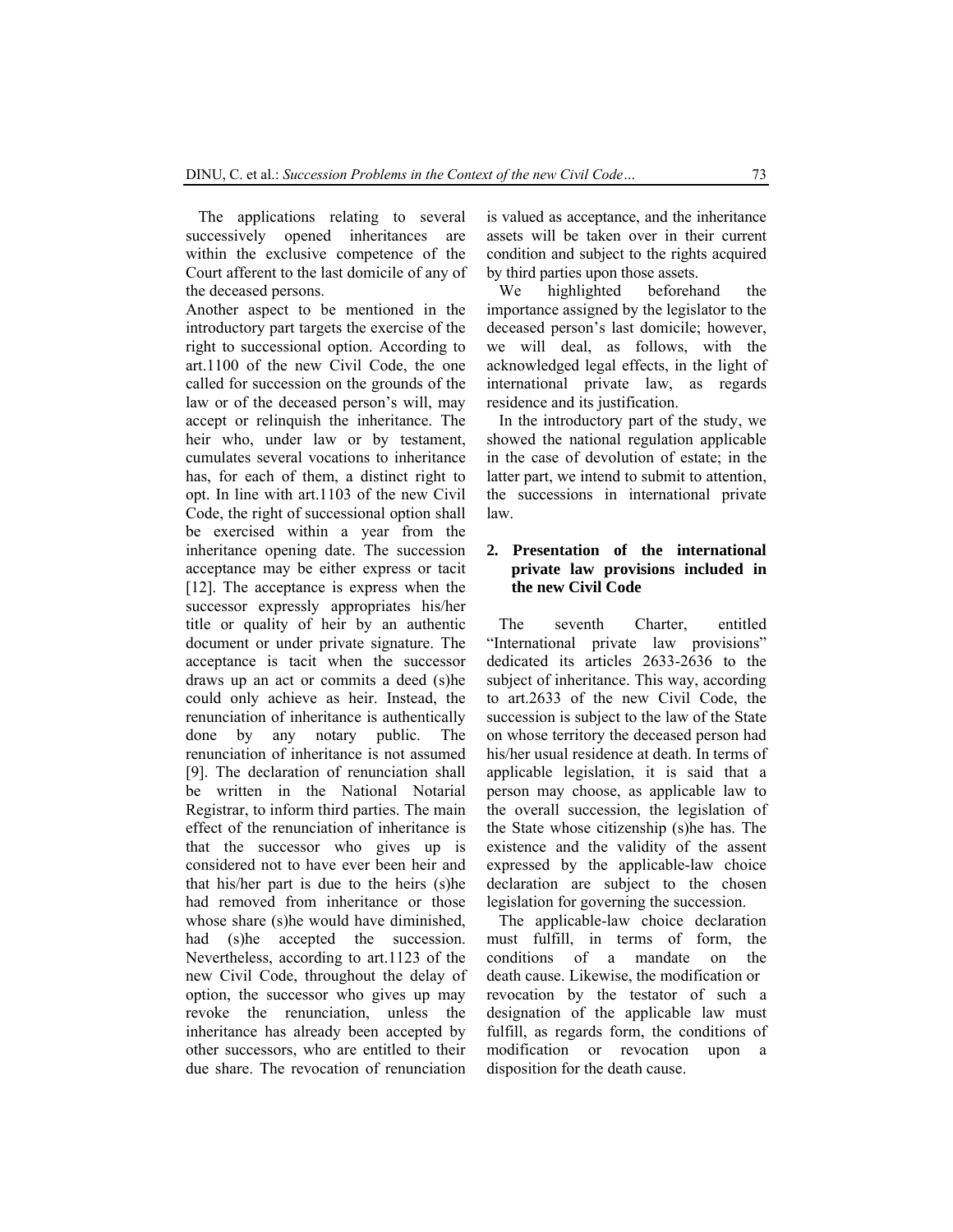With reference to the law applicable to the form of the testament, art.2635 of the new Civil Code stipulates that drafting, modifying or revoking the testament are deemed valid if the act complied with the applicable form conditions, either at the time it was prepared, modified or revoked, or at the date of the testator's decease, according to any of the following laws:

- a) national law of the testator;
- b) law of his/her regular residence;
- c) law of the place where it was drawn up, modified or revoked;
- d) law on the condition of the real estate that makes the object of the testament;
- e) law of the Court or body that performs the inherited-property transmission procedure.

With respect to the scope of the inheritance law, art.2636 of the new Civil Code stipulates that the applicable law to the inheritance mainly establishes:

- a) moment and place for the succession opening;
- b) persons entitled to inherit;
- c) necessary qualities in order to inherit;
- d) exercise of the possession upon the bequeathed assets;
- e) conditions and effects of the successional option;
- f) extension of the successors' obligation to incur liabilities;
- g) background conditions of the testament; modification and revocation of a testamentary provision; as well as special incapacities to dispose of or receive by testament
- h) sharing out of the succession.

In the event that, in line with the inheritance law, the succession is vacant, the assets situated or, where applicable, located in Romania, shall be taken over by

the Romanian State, on the grounds of the Romanian law provisions as regards assigning the property of a vacant succession.

The provisions previously mentioned show that the Romanian legislator gave up the tradition comprised in the art.66 of the Law no. 105/1992 on the division of the estate into movable and immovable property; in the new conception, the inheritance being seen as a universality and, as such, being subjected to a single law, which is the law of the State on whose territory the deceased person had his/her last residence at death [6], [15].

### **3. Settlement of the international-law problems throughout the European Union**

Given that we have lately witnessed an ever intense phenomenon of the movement of persons, including the settlement in other States, situated either in the European Union, or beyond its borders, the private and international law relations acquire new implications with reference to the devolution of estate. If, until recently, a person's birth, life and death occurred within his/her country of origin, behold, in the current age, enlivened by active migration of population, the issue of the devolution of estate can take different forms, according to its component elements. In this context, the private legislations of the States involved, targeting contract law, obligation law, and family legislation, may be contradictory; and when we are facing a successional problem that involves several national legislations, incompatible or contradictory, we will try to see the solution offered by international law. The international tendency is to extend the intervention domains over the legislative process, especially over private law.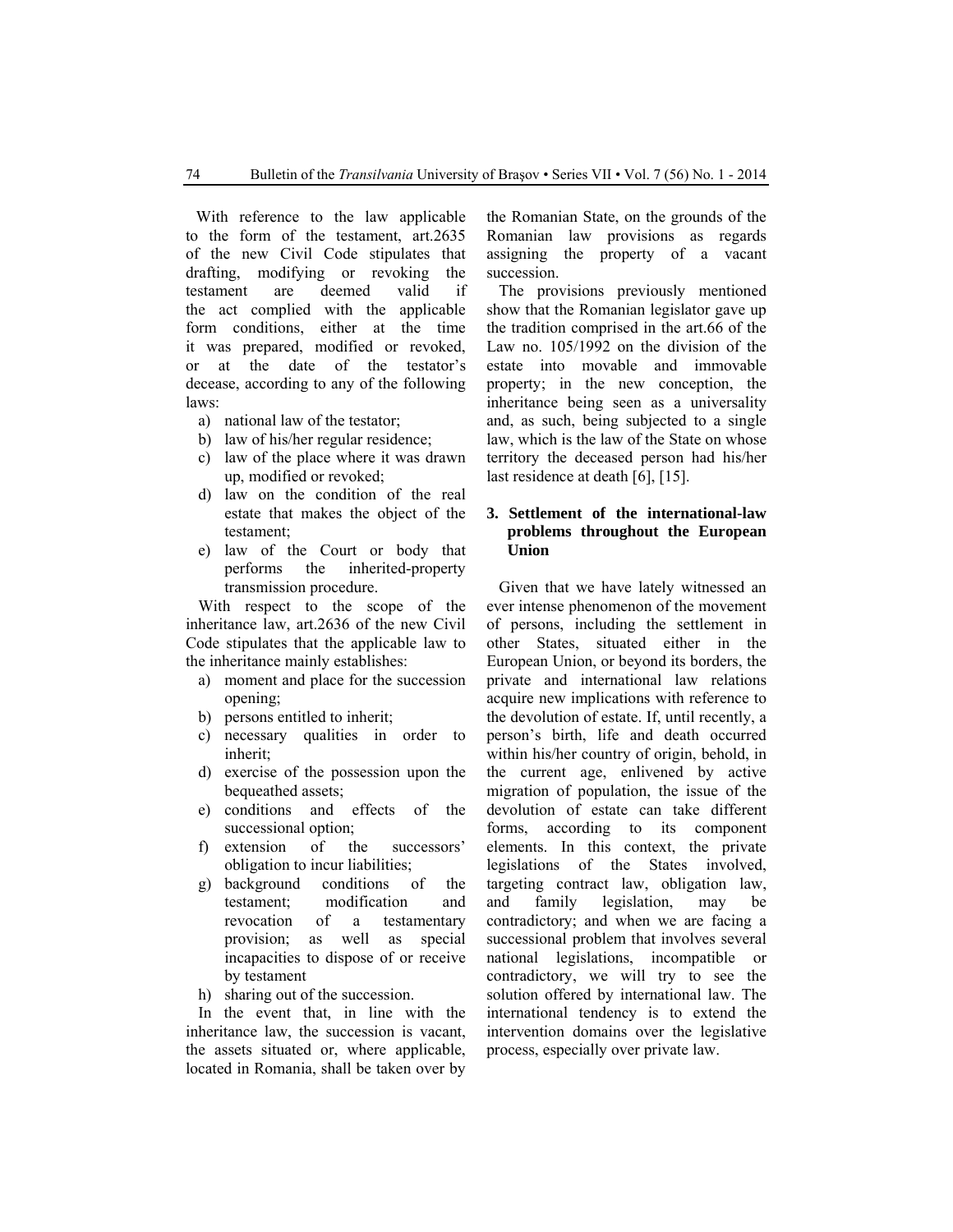First and foremost, the rising question is how Courts will tackle the international and national law. It is undeniable that, in the field of family relations (which generate, for the most part, successional transmission), the intervention only marginally and exceptionally influences the national rules in the field of the rights of humans or family. Art.6 par.3 of the Treaty on the European Union stipulates that the fundamental rights, as guaranteed by the European Convention on Human Rights and Fundamental Freedoms [17] and as shown by the constitutional traditions common to the member States, represent the general principles of the European Union law. The European Union law generally refers to legal concepts, common either to all States, or only to part of them; in the latter case, the recommendations being transposable in the national legislation. Hence in this field, national law remains largely autonomous.

In the former part of the study, we showed that, in the case of the inheritance, one can choose the applicable law. The freedom to choose the applicable law became a constant of private international law. We mention that the possibility of choosing the applicable law is also encountered in other areas; thus, according to art.2597 of the new Civil Code, the spouses may choose by common agreement the law applicable to divorce; likewise, according to the art.2590 of the same normative act, the spouses may opt for the law applicable to their matrimonial property regime etc. The possibility of choosing the applicable law is firstly based on the autonomy of will, secondly on the prevention thereby of the contentious issues of the participants in the private international circuit by their very choice, and not least, on the study of all options, inclusively by reference to another State's national law.

In terms of patrimonial effects of death, we show that the legal systems of the European States differ from one another. If the succession is related to several legal systems, we dare say we deal with an international succession. In the aforementioned legal texts, in the light of the law of succession, the extraneity element can be conveyed by the deceased person himself/herself, by the constituency of the estate and by other occurrences, such as the legal document/juridical act's concluding place. In the light of our law, in order to solve the conflicts of law, in terms of succession, the main criterion is the deceased person's citizenship, or, where applicable, his/her domicile or residence. Likewise, another extraneity element is conveyed by the location of the real estate.

In terms of successions, there are notable differences in the national law of the States; mostly with reference to the constituency of the classes of legal heirs, there are differences in their due shares, in the surviving spouse' acknowledged rights, in the existence and scope of the successional reserve, inclusively of the persons deemed to be forced heirs. In the light of the European law, the successions were mostly left to the discretion of the participating states, not being subject to coding. For the main, coding was imposed by economic considerations, as shown by art.3 lett.h of the Treaty establishing the European Community, and the relations ensuing from the succession were not reckoned to directly influence the functioning of the common market.

On the whole, although the heirdom mostly belongs to the deceased person's relatives, and the family law relations have been subject to regulation in the European law, this fate was not shared by the matters related to succession. However, in the current context, the importance of crossborder successions was fully recognized.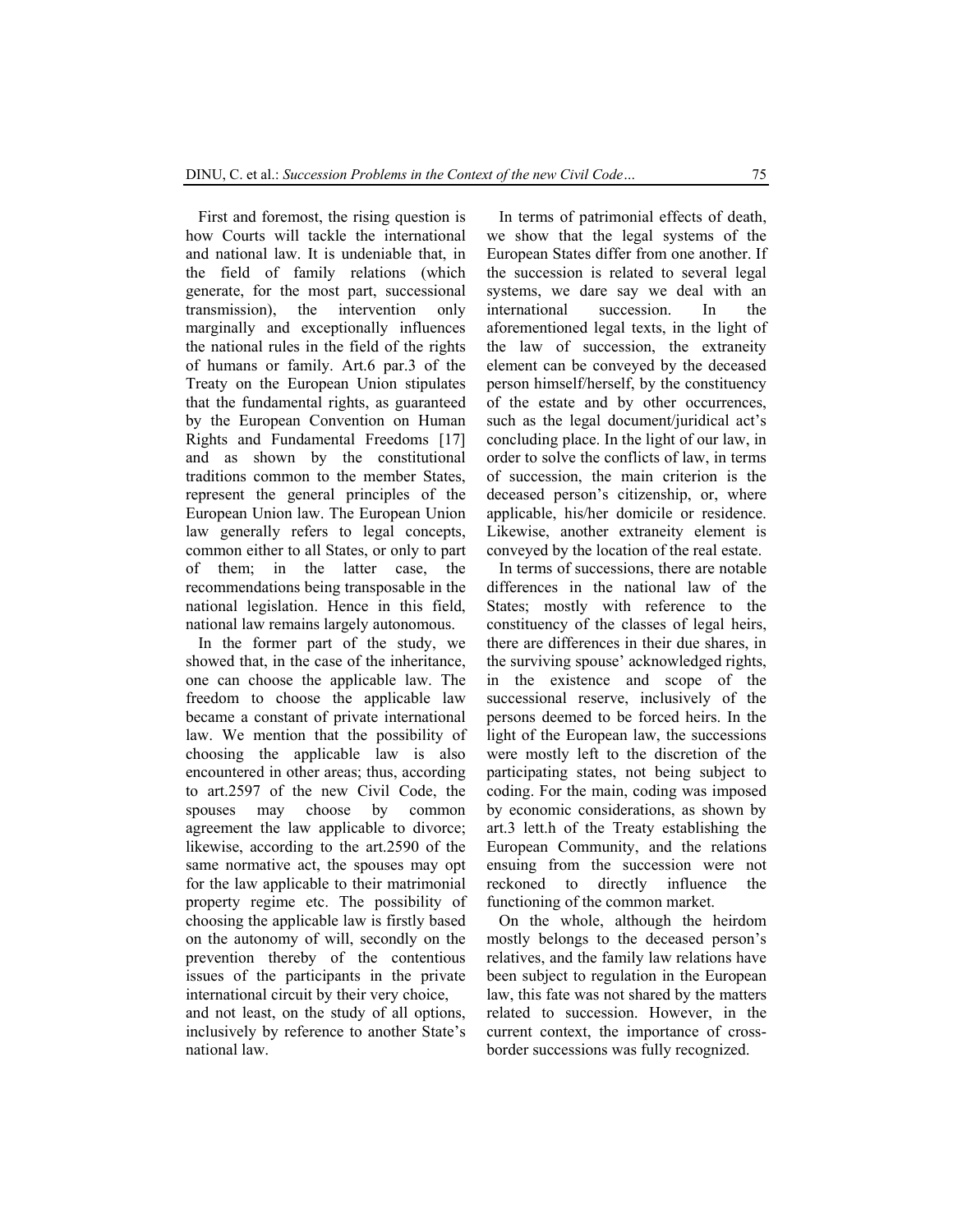This way, the European Commission has taken steps with a view to harmonizing the successional rules, by adopting a European regulation to this effect. A "Study on International Successions in the European Union" was achieved by the German Notarial Institute in 2002; and the Green Charter of the Commission on successions and testaments was published, in 2005. On September  $14<sup>th</sup>$ , 2009, the Draft Regulation on the jurisdiction, applicable law, recognition and execution of the authentic acts and decisions in terms of successions and the creation of the European Certificate of Successor were submitted, and on March  $13<sup>th</sup>$ , 2012, the European Parliament adopted this Regulation, on July  $28<sup>th</sup>$ , 2012, in the Official Journal of the European Union no.201 from July  $27<sup>th</sup>$ , 2012, the EU Regulation 650/2012 of the Parliament and Council from July  $4<sup>th</sup>$  2012 on the jurisdiction, applicable law, recognition and execution of authentic acts and decisions in terms of successions and the creation of the European Certificate of Successor was published. We specify that this Regulation will enter into force on August  $17<sup>th</sup>$ , 2015 in the Member States of the European Union.

With reference to the internationally adopted documents, we mention:

- The Hague Convention of October  $5<sup>th</sup>$ , 1961, adopted by most European Union States, only targeting the conflicts of laws upon the form of the testaments.
- The Hague Convention of October 2<sup>nd</sup> 1873, with reference to the international administration of successions, which was adopted by only 3 States and targets only movable successions.
- $\blacksquare$  The Hague Convention of August 1<sup>st</sup>, 2009 as regards the law applicable to successions
- The Washington Convention of October  $26<sup>th</sup>$ , 197, in relation to the

international testament, which is however applied only in 6 Member States of the European Union.

The difficulties in reaching a consensus in terms of successions are generated by our dealing with a particularly complex subject; since successional relations comprise, as previously mentioned, family relations, as well as the modalities to acquire and transmit the property, in terms of both goods and patrimony, the law of succession represents therefore a point of convergence of the family-law and civillaw branches. There have been countless attempts to find a unique solution to all these legal problems, over time; yet the attempts to simplify the law applicable to cross-border successions were not successful. The norms of substantive law and the rules of international private law, as well as the competence and applicable law, vary from State to State; and within the European Union, there are different legal traditions, which cannot be overlooked.

By way of example, we show that, in some European States, there are differences in the law enforcement, in terms of real estate and personal property; yet there are States that uniformly apply the devolution of inheritance, without considering the nature of the goods. Likewise, the law applicable to successions is determined, in some States, either by the national law of the deceased person or by the law of his/her domicile or residence [7], [8].

The long awaited element was the adoption of the European Parliament and European Council Regulation, no.650/2012 from July  $4^{th}$ , 2012 on the jurisdiction, applicable law, recognition and execution of authentic acts and decisions in terms of successions and the creation of the European Certificate of Successor, whereby the citizens in the Member States of the European Union may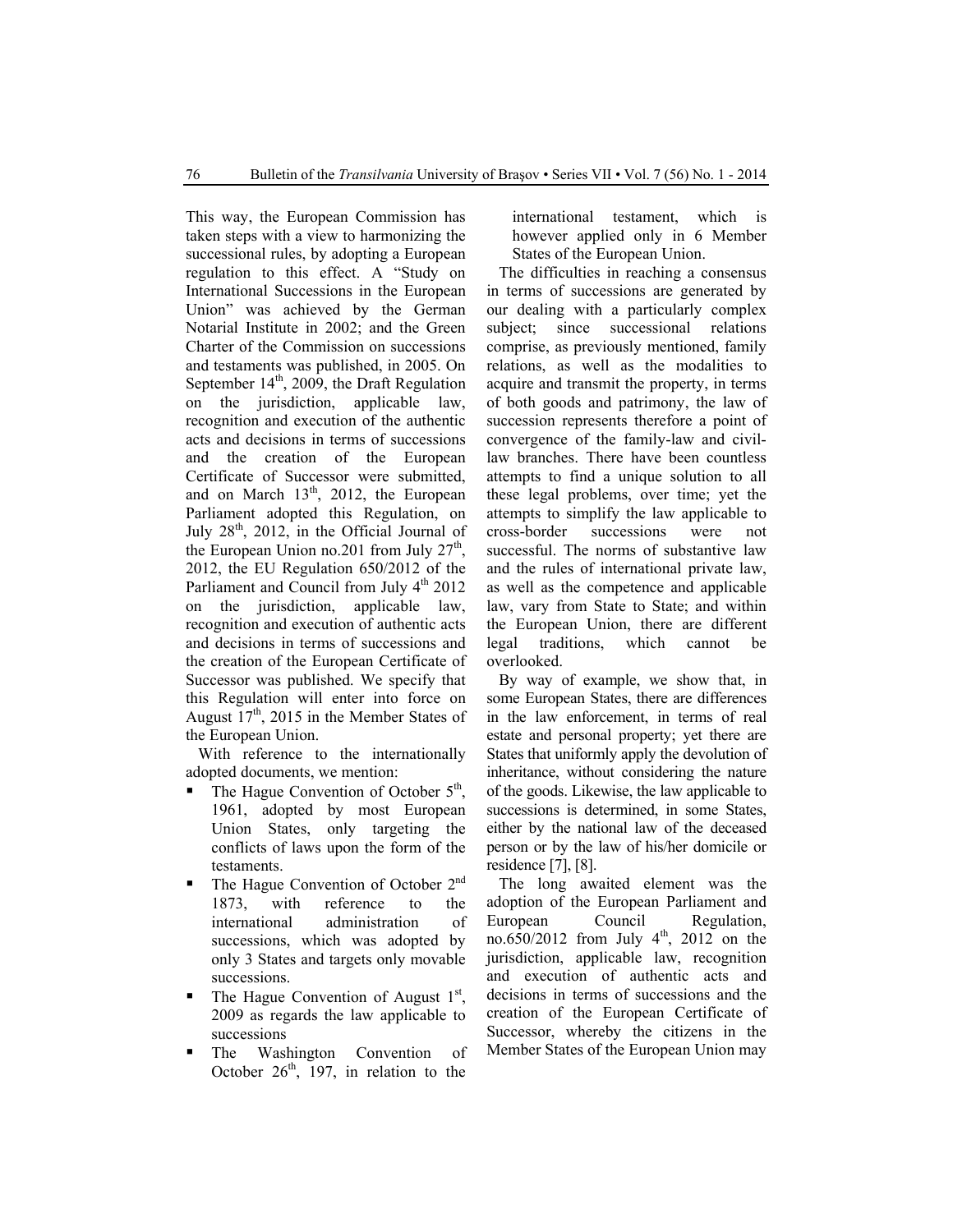opt, with a view to organizing their succession.

The rights of the legal or forced heirs are thereby guaranteed, as well as the rights of the succession creditors. Art.84 par.2 of the Regulation no.650/2012 stipulates that it shall be implemented starting with August  $17<sup>th</sup>$ ,  $2015$ , for the persons that decease on this date or subsequently. The aforementioned Regulation will not be implemented in Denmark, Ireland and Great Britain.

The EU commissioner, Mrs. Viviane Reding, posits: "The existence in every Member Country of the European Union, of distinct norms regarding successions, has frequently resulted in a legal labyrinth. By means of this legislative act, we simplify the procedures; and the citizens benefit from legal security. The adoption of this European Union document facilitates the identification of the law, which will be applied in each case. This is only an example of how the European Union acts, for solving the daily legal problems in order to allow Europeans to make savings" [18].

#### **4. Conclusions**

The adoption and entry into force of the new Romanian Civil Code marks an important step in the evolution of the regulation on successions, firstly due to the news in terms of substantive law and secondly by the integration of the private international law provisions into the European ones.

The provisions in the Regulation of the European Parliament and European Council no.650/2012 from July  $4<sup>th</sup>$  2012, on the jurisdiction, applicable law, recognition and execution of authentic acts and decisions in terms of successions and the creation of the European Certificate of Successor, are partly found in the provisions of the new Civil Code. This way, it is worth mentioning that, in the private international law relations, the Romanian legislator gave up the traditional variant where the deceased person's domicile had been adopted as primordial element, and stipulated that, in terms of succession, in the private international law relations, the deceased person's regular residence at death is relevant.

Certainly, there are additional steps to take, until the entry into force of the aforementioned Regulation, which shall be implemented starting with August  $17<sup>th</sup>$ . 2015, for the persons that decease on this date or subsequently; yet it is important that our national legislation is compatible with the previously mentioned international document.

#### **References**

- 1. Boroi, G., Anghelescu, C.A.: *Curs de drept civil. Partea generala* (*A course on Civil Law. General Section*). Bucureşti. Ed. Hamangiu, 2012.
- 2. Boroi, G., Stănciulescu, L.: *Instituţii de drept civil* (*Civil Law Institutions*). Bucureşti. Ed. Hamangiu, 2012.
- 3. Chirică, D.: *Drept civil. Succesiuni* (*Civil Law. Successions*). Bucureşti. Ed. Lumina Lex, 1996.
- 4. Deak, Fr., Popescu, R.: *Tratat de drept succesoral* (*A treatise of succession Law*), vol.I. *Moştenirea legală* (*Legal Succession*). Bucureşti. Ed. Universul Juridic, 2013.
- 5. Deak, Fr.: *Tratat de drept succesoral,*  Ed. a II-a actualizată şi completată (*A treatise of succession Law,* second edition updated and comlpeted). Bucureşti. Ed. Universul Juridic, 2002.
- 6. Fuerea, A.: *Manualul Uniunii Europene* (*Handbook of the European Union*), ed. a 5-a. Bucureşti. Universul Juridic, 2011.
- 7. Gătejanu, S.L.: *Conflictele de legi în materia bunurilor şi succesiunilor*